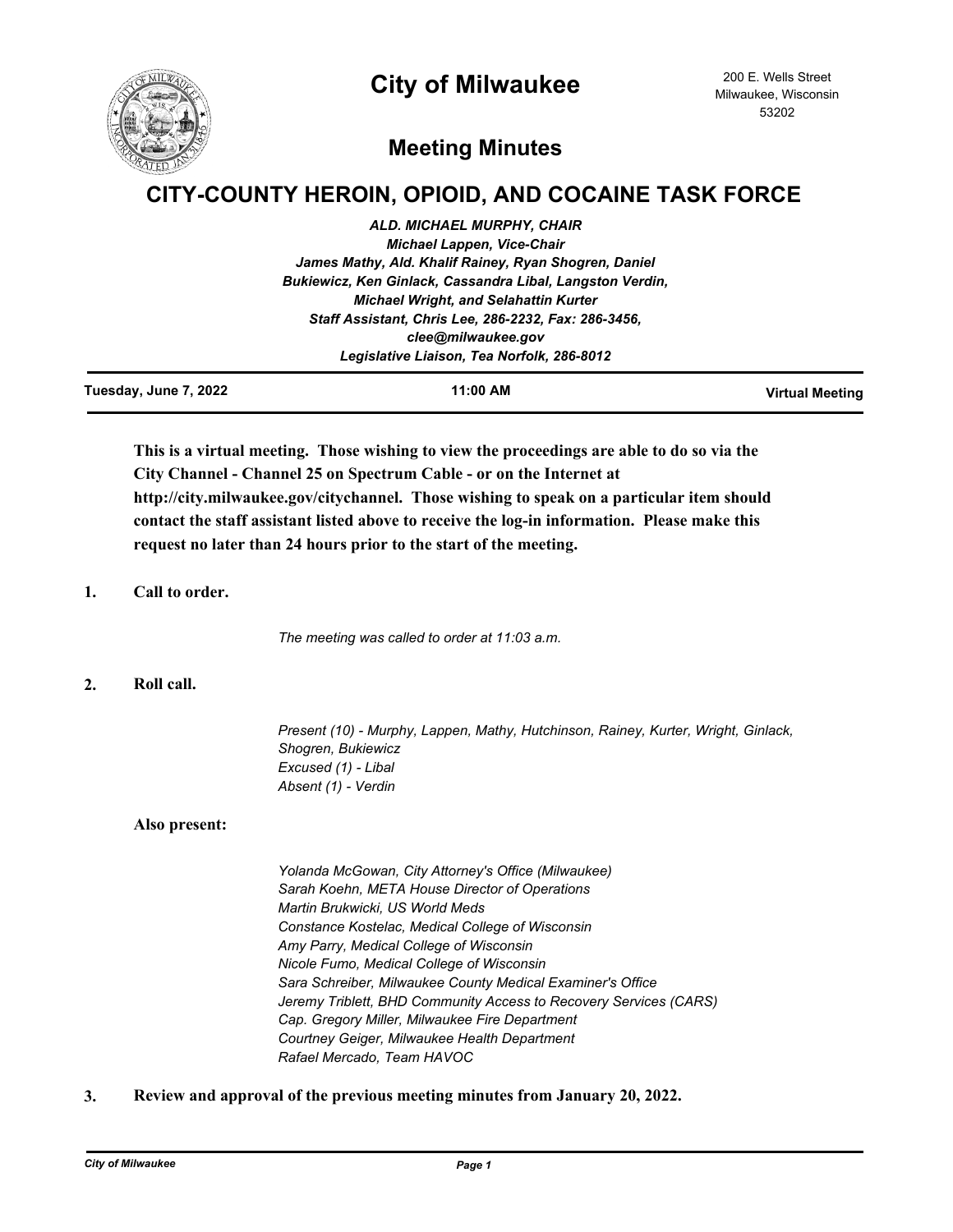*The meeting minutes from January 20, 2022 were approved without objection.*

#### **Discussion, review or updates on City-County efforts, programs, initiatives, grants or activities. 4.**

#### *A. Meta House project and operations*

*Ms. Koehn gave a presentation on META House's operations and new project "Project Horizon" as follows:*

*META House's mission was to end the generational cycle of addiction by healing women and strengthening families by delivering high quality, trauma informed, and strength based, substance use disorder and mental health treatment to women. There were three levels of care: (Inpatient/Residential Treatment Riverwest) 35 beds for women in the residential program and up to 15 beds for their accompanying children, (Outpatient Riverwest) outpatient clinic serving about 100 clients each week, and (Recovery House Harambee) 27 apartment units for women and families in early recovery. The main campus was located in the River West neighborhood and consisted of outpatient and administrative offices and 3 residential facilities. The Recovery Housing Community was located in Harambee. META owned all of its facilities, except the outpatient clinic and administrative offices building.*

*They were embarking on their Project Horizon expansion project to better deliver services, increase services onsite, remove barriers. Their current facilities no longer*  was adequate to give them the ability to serve more women. The project would create *a multi-dimensional recovery community to support the dynamic and falling needs of women seeking to achieve, thrive, and recover. The hope was to increase the residential program beds from 35 to 70. The project would be done in phases so services would not be interrupted. There would be a campus like setting with secure access controls, close-proximity to a major bus line, green space, withdrawal management and MAT on-site, office space for child welfare services and drug treatment court staff, primary care on-site, prenatal care, nurturing childcare facility to serve program families, and space for leisure activities. They may develop a mission-aligned social enterprise offering employment opportunities to clients. They would like to be part of the solution for workforce development by launching expanded training academy/internship program for students in the mental health and substance use fields with a quality clinical supervision.*

*On timeline they were looking at sites, acquiring subject matter experts, would select a site this year, break ground in 2023 or 2024, and complete the 1st phase (outpatient and administrative services) by Quarter 2 of 2024. On funding some opioid settlement dollars towards the project may be of good use. They were trying to secure support from remaining ARPA programs, new market tax credits, and other state and federal supports.*

*Chair Murphy inquired about the new location, the status of existing locations, project timeline, and thought over centralization (efficiency) versus decentralization (better access to communities) of locations.*

*Mr. Mercado said that the Clarke Square and southside area were in need of more beds, which were lacking, for girls and women and a vacant school could be a potential opportunity.*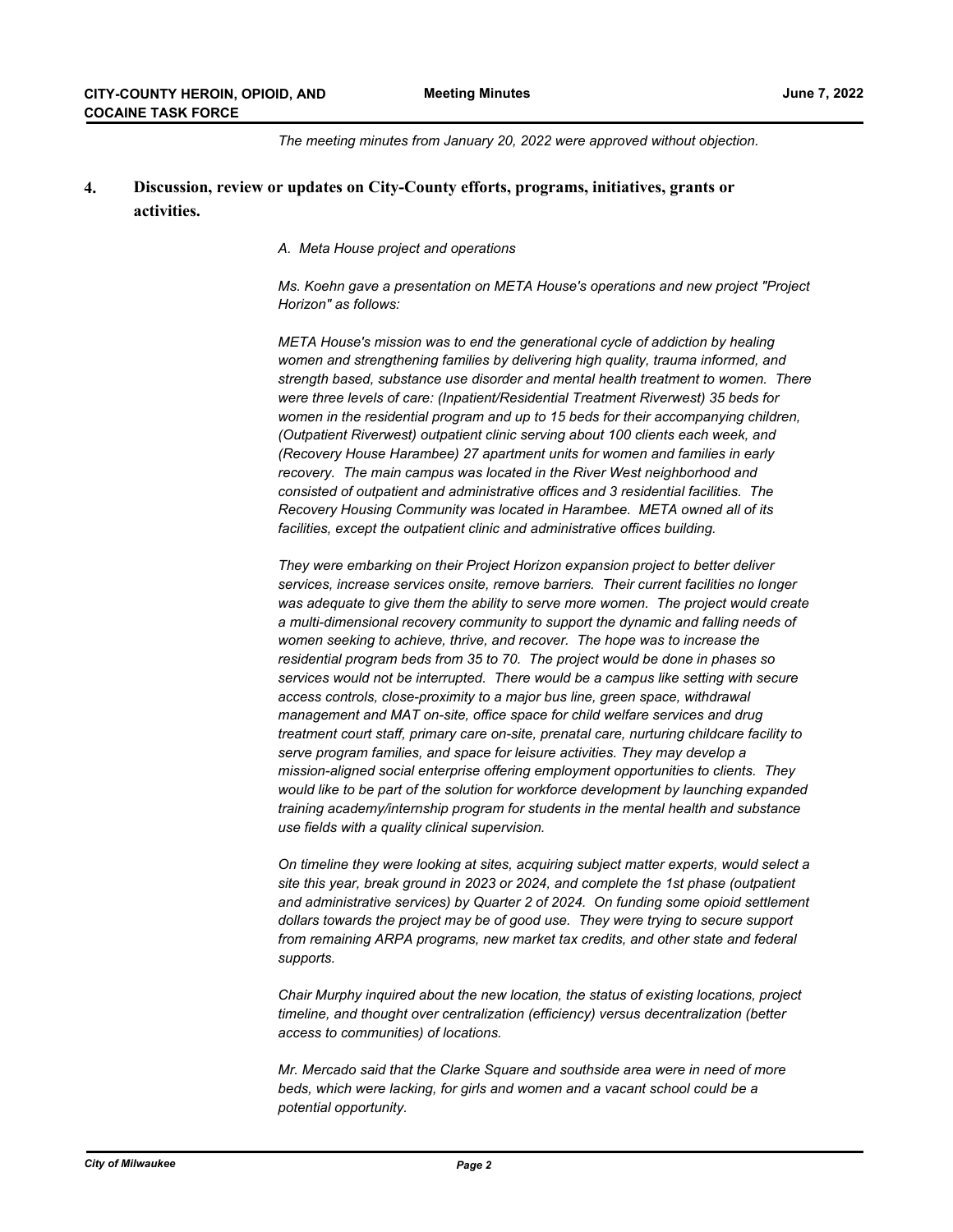*Ms. Koehn replied that they would liquidate their existing real estate to help fund the new site, were aware of the need across the City, focused on doubling their capacity, being mindful of other quality community resources, plan to stay central in the City, were looking at all options inside and just outside the City, have had challenges with finding a sufficient site to accommodate their vision, hope to find a site within 6 months, were open to any site suggestions from anyone, the preference was for one campus site to be more efficient, and that they have found real challenges in staffing with a scattered site model.*

*Chair Murphy said that META House could explore and collaboratively negotiate for a MPS surplus property and submit an application for the settlement dollars.*

*Member Kurter added that allocation of resources should be pointed towards the areas with the highest needs, such as the near north side.*

*B. ZIMHI opioid antagonist high dose naloxone (narcan)* 

*Mr. Brukwicki present. ZIMHI was a 5 mg prefilled injectable high dosage syringe of naloxone manufactured in Wisconsin. ZIMHI was a more powerful reversal agent that could be used to combat more powerful and evolving drugs and medications, especially fentanyl and potent fentanyl derivatives such as carfentanil and sufentanil. ZIMHI was the only prefilled syringe in the marketplace. It would be delivered intramuscular or subcutaneous at an arm's length to an overdosed patient and reduce exposure to the responder or person administering the agent. Every moment matters, and ZIMHI would be faster and longer lasting than other agents. It would have 100% bioavailability giving its patients 100% of the intended naloxone and reaching a point of efficacy in four minutes compared to 10 minutes at 2 mg. It would reduce the need for repeated doses of naloxone.* 

*Chair Murphy said that he understood the intention to promote ZIMHI, its promotion may not be appropriate, and inquired about others' experience in using ZIMHI, if any.*

*Member Kurter said that it was important to inform the committee and first responders and bring awareness about newer and more effective products, such as ZIMHI, that may help save lives faster.*

*Mr. Mercado said that he was not aware of ZIMHI, that current naloxone and fentanyl strips took years to permit for use, that permitting the use of ZIMHI would take effort and time outside of the task force, and that his firm would be willing to try and test ZIMHI if given the opportunity.*

*Chair Murphy said that follow-up should be done with the Milwaukee Fire Department and Health Department to report on the current use of naloxone products and interest in using ZIMHI.*

*Member Wright added that one aspect to consider was any adverse effects that would come from using stronger naloxone products.*

*C. OD-PHAST update* 

*Ms. Kostelac, Parry, Schrieber, and Fumo gave a presentation.*

*The OD-PHAST project was funded through the Bureau of Justice Assistance at the*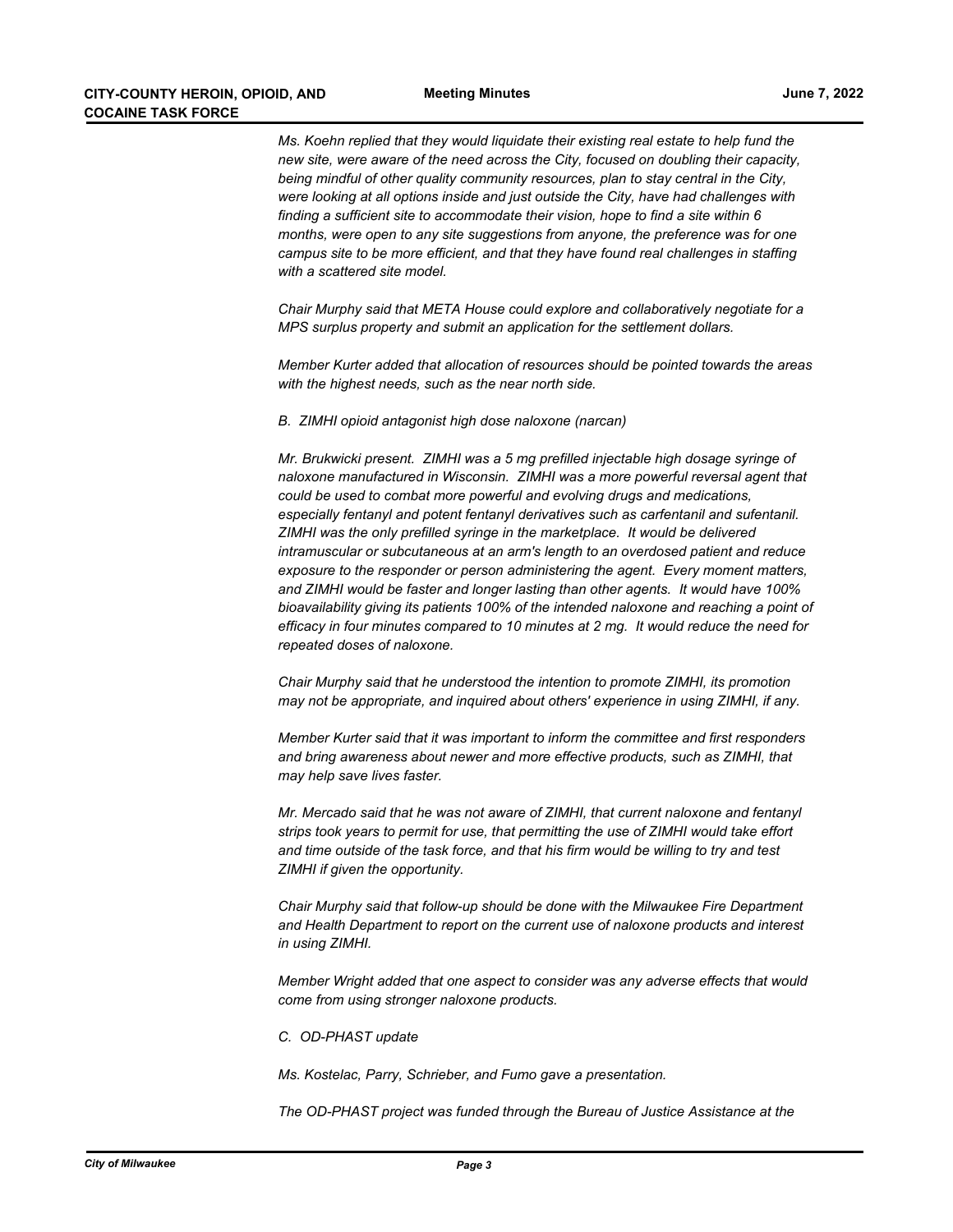*federal level and part of the Comprehensive Opioid Stimulant and Substance Abuse Program. Funding was coming to the Medical Examiner's Office. The project was about always bringing multi-disciplinary partners together to look at data and understand trends and about capacity building. There has been new toxicology and social worker staff at the Medical Examiner's Office, regular reporting to the Milwaukee Community Justice Council. All of the suspected overdose deaths were receiving follow-up for potential connection to services and treatment resources, next of kin interviews, and understanding of risk factors. The project adopts the guiding principles of North Star to reduce overdoses, recognize substance use as a chronic treatable disease, use multi-sector data responsibly to inform those response strategies, and share accountability across the group.*

*OD-PHAST was comprised of the Overdose Fatality Review Team (OFR) and Data Strategy Team (DST). OFR provided a multi-disciplinary, in-depth review of individuals' fatalities to identify gaps and barriers. DST provided multi-disciplinary analysis of real-time aggregate data to identify trends. There was the shared goal to develop and implement recommendations to prevent future overdoses.*

*The methodology that was used for data analysis consisted of examination by forensic pathologists at the Medical Examiner's Office, all manners of death (accident, suicide, homicide, undetermined), all drug drugs in Milwaukee County regardless of the decedent's residence, and race and Hispanic ethnicity data. The manner of death was primarily accidental by far.*

*Key takeaways on confirmed drug deaths data in Milwaukee County from 2017 through early June of this year showed that 79% of deaths in 2022 involved fentanyl alone or in combination, 60% of deaths in 2022 involved cocaine alone or in combination. Narcotic, fentanyl-related, cocaine-related, gabapentin/pregabalin, methamphetamine deaths continued to trend upwards annually while heroin-related deaths have trended downwards. Comparison of data from January through May between 2022 and 2021 showed an 18% increase of drug deaths. There were 244 confirmed drug deaths in 2021 and 287 (202 confirmed and 85 pending toxicology) drug deaths in 2022. The number of drug death cases were also being tracked each months as well.*

*A summary of data analysis and trends from 2017 through 2021 were given as follows:*

*Drug deaths by substance type, present alone or in combination with other substances showed fentanyl involvement increased 170%, heroin decreased 61%, cocaine increased 126%, under half of drug deaths involved fentanyl in 2017, 79% of deaths involved fentanyl by 2021, and 50% of deaths in 2021 involved cocaine alone or in combination.*

*Drug deaths based on race and Hispanic ethnicity showed the highest number of drug deaths was among White (60%) individuals followed by Black (29%), Hispanic (8%); highest rate relative to population (rate per 100,000) was among Native Americans at 136.3; and the rate among White and Black individuals was similar. From 2017 through 2020 the rate of drug deaths was higher among White individuals compared to Black and Hispanic individuals. In 2021, the rate of drug deaths for Black individuals surpassed the rate for White and Hispanic individuals. There was difficulty to estimate accurately smaller populations.*

*Drug deaths based on age groups showed that most drug deaths involving a narcotic, fentanyl specifically, were among individuals ages 25-59 years, involving cocaine were*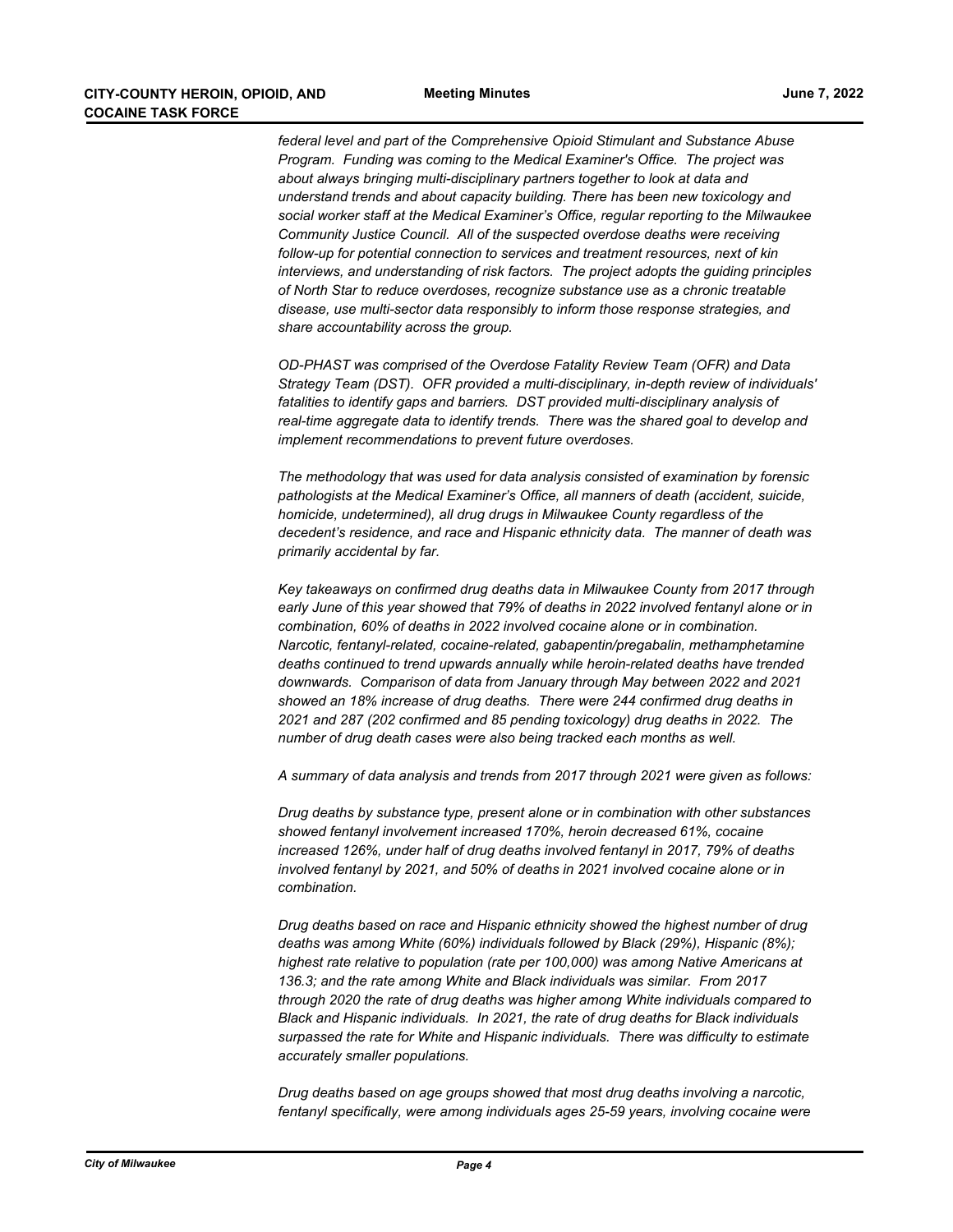*highest among individuals ages 35-39 and 55-59 years, and involving methamphetamine were among individuals ages 25-44 years.*

*Substance combination trends between narcotic, cocaine, fentanyl, other narcotics, and fentanyl alone was looked at between race and Hispanic ethnicity demographic groups. For all racial groups (Black at 330%, Hispanic 52%, and White 129%) the number of deaths involving fentanyl alone or in combination rose from 2017 to 2021. The number of deaths involving cocaine alone or in combination also rose (Black at 192%, Hispanic at 92%, and White at 75%). The number of deaths involving heroin declined (Black at 33%, Hispanic at 60%, and White at 70%). Although there was a rise of deaths involving cocaine alone or in combination, most deaths involving cocaine also involve fentanyl in 2021 (Black at 71%, Hispanic at 84%, and White at 87%).*

*The presentation continued as follows:*

*There was an overall action team goal to develop and implement strategies and recommendation to reduce the likelihood of future overdose incidents. DST had three action teams of education and awareness, fentanyl, and treatment and support services. The education and awareness action team recommended to develop a social media package for overdose prevention and education. A plan was in place to carry out listening sessions across the County with specific target populations based on analysis to gain a better understanding of community awareness involving the presence of fentanyl as well as the co-occurring substances, interviews may be conducted with individuals who were incarcerated within Milwaukee County, and all the information gathered would be used to develop the social media package.*

*The fentanyl action team recommended to investigate the co-occurrence of cocaine and fentanyl in overdose incidents in the County to tailor prevention and intervention strategies. A project would be piloted with NIST to test substance residue (via swabs of samples of paraphernalia) at fatal overdose scenes. Scene investigators would take the samples and mail to NIST, and results would be returned within 24-48 hours. The program may lead to a larger project to purchase an instrument in the ME's own laboratory for local use.* 

*The treatment and support services action team recommended for increase public support for additional treatment locations within the City and for resources used, such as the opioid settlement funds. DST focused its most recent quarter on understanding the aspect of treatment, and the action team developed recommendations from the information that was shared. There was desire to see a more coordinated wait list across the country for substance use disorder treatment services.*

*The OFR team completed 10 recommendations in the last year with much engagement*  with partners at the table. The Department of Corrections had a new panel, who were *able to determine and do counseling with individuals in their system and do some counseling. Partners have increased fentanyl test strip distribution and education about the harms of fentanyl to the community. The OFR June meeting was focused on prioritizing newer recommendations, which were wide ranging at both the local and state levels. Local recommendations may need support from the taskforce or other groups like the Milwaukee Community Justice Council. State recommendations would potential go the State OFR Advisory Group.*

*There was hope that all efforts from the OFR and DST teams would support many local initiatives with additional information relating to their understanding of what was*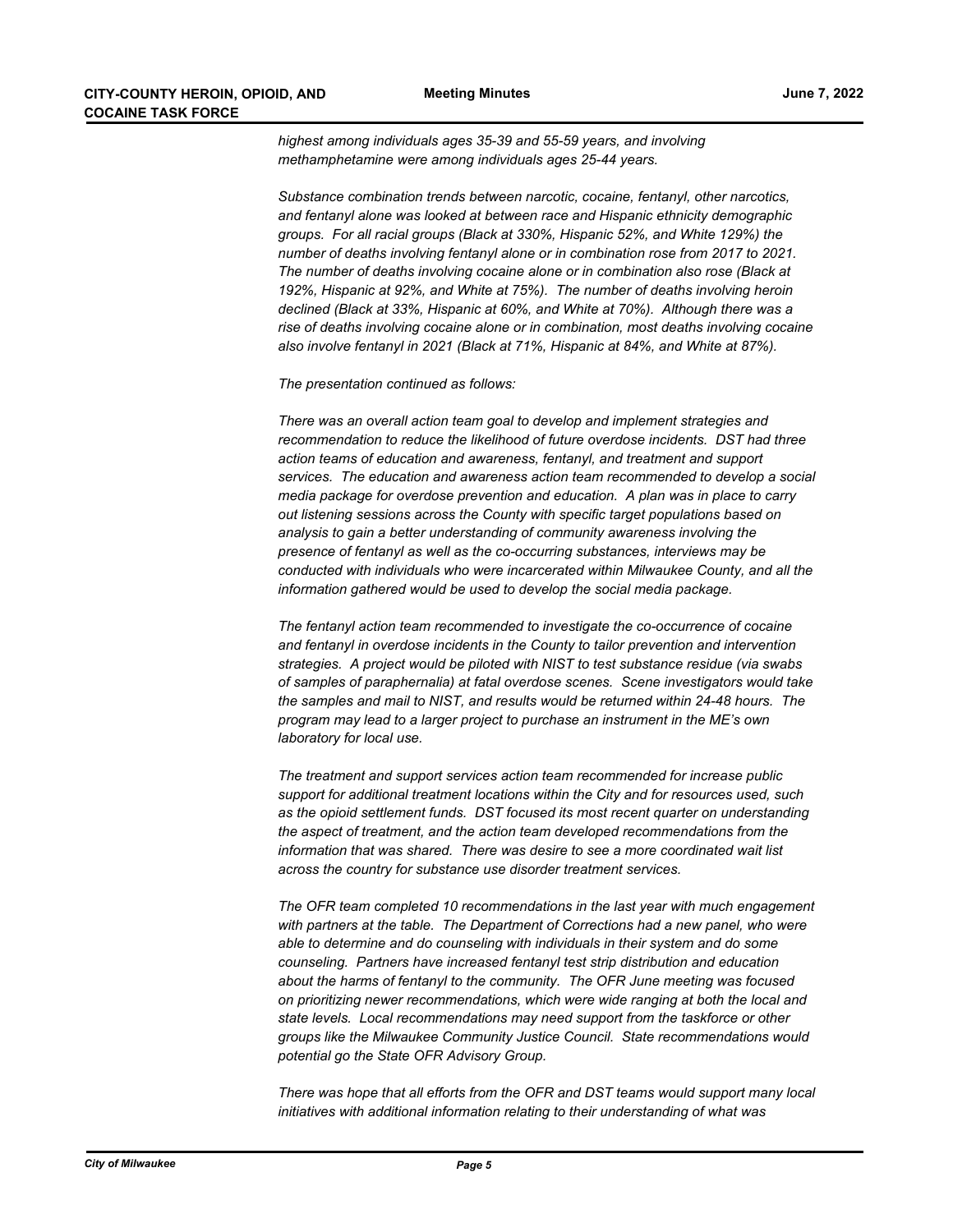*happening with overdoses across the county.*

*Chair Murphy said that the update was extremely useful to help determine allocation for resources such as opioid settlement funds, the OD-PHAST team should follow-up with him on the timeline, and that the presentation made today be made available to the task force.*

*Mr. Mercado questioned if used needles collected by his agency would benefit the pilot program with NIST.*

*Members inquired using fentanyl test strips for cocaine, ISO testing positive on fentanyl test strips, ISO prevalence in Milwaukee, ISO impact on fentanyl, and reasons for the uptick in methamphetamine.*

*Ms. Schreiber replied that there could be potential benefit, for there to be further discussion about Team HAVOC's needle collection, ISO would not be detected on fentanyl strips due to it not having the same base structure, the ISO wave was waning, ISO amplifies fentanyl due to being another central nervous system depressant, methamphetamine would seem to be attractive as a speedball combination and a cheaper option, and oftentimes fentanyl was found in drug combinations.*

*Ms. Kostelac replied that fentanyl test strips can be used to test cocaine or combinations for fentanyl and of importance was to educate people of the possible presence of fentanyl in cocaine.*

*Mr. Mercado added that drug samples can be put into water so that a fentanyl testing strip can be used to detect fentanyl, that people (primarily females) were becoming more willing to do this, users have been hesitant to use a portion of their drugs to test, and people were looking for cheaper and easier ways to produce their own drugs such as methamphetamine.*

*Chair Murphy said that users should be asked in interviews on whether they continue to use their drugs despite knowing that fentanyl was present in them.*

*D. BHD update* 

*Mr. Triblett gave a presentation on BHD Community Access to Recover Services (CARS) and substance misuse prevention recommendations and strategies as follows:*

*The continuum of care consisted of promotion, prevention, treatment, and recovery. There were 6 prevention strategies. They have helped to create a culture. The recommendations of information dissemination, education, and alternatives were occurring the most often (across the country as well), and the remaining recommendations of problem identification/referral, community-based process, and environmental strategy were aimed to increase prevention.* 

*There has been information dissemination of primary prevention supplies throughout the community entailing many different volunteer teams. Creative and diverse ways to share information was happening, and they have helped to supply organizations. There were organization doing wellness checks and give out deterra bags. The education piece has been prevalent and funded. Folks have been encouraged to talk about mental health and or substance misuse and trained to avoid substances and identify a misuse challenge. Alternatives to substance misuse have included afterschool programs.*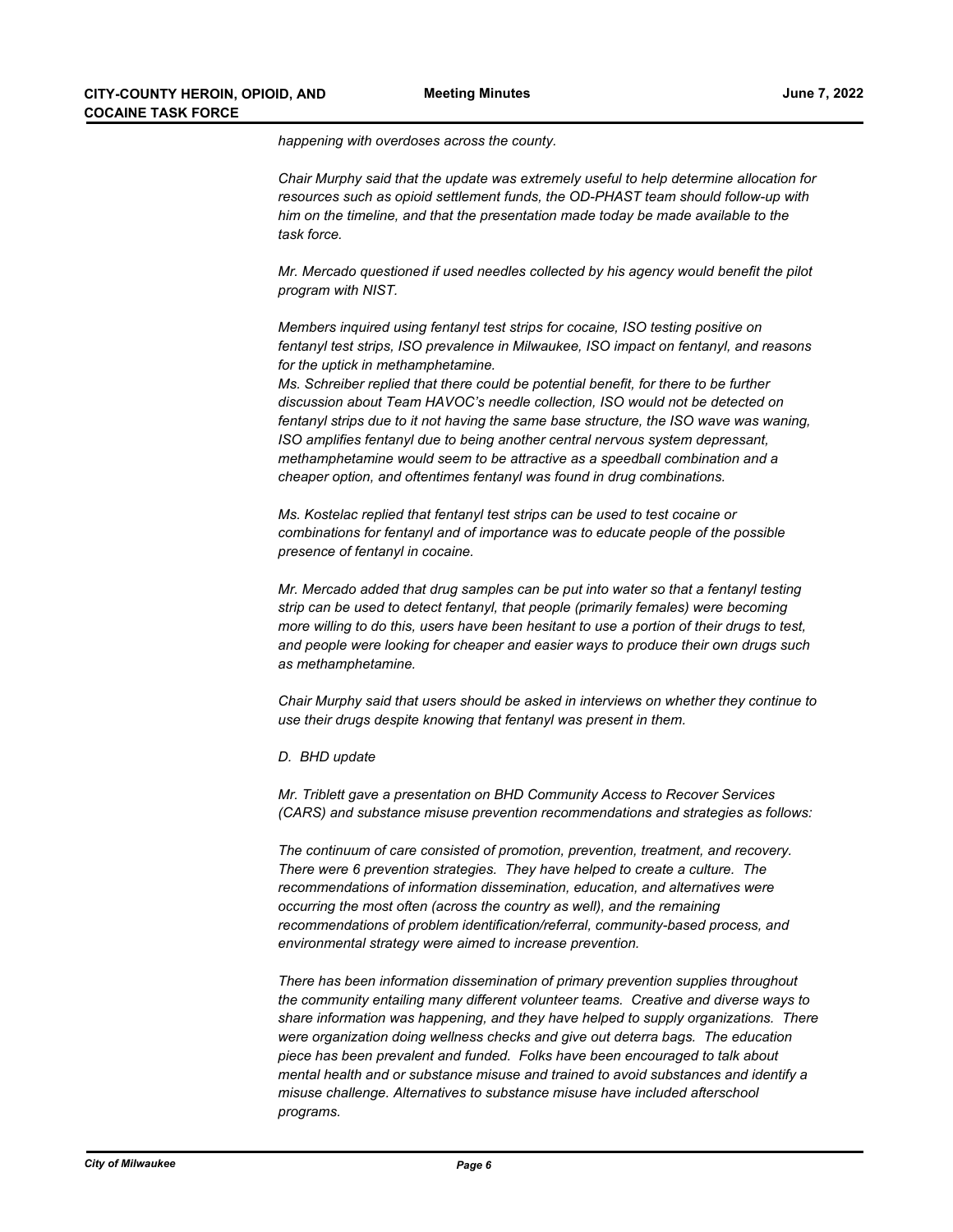*There was the desire to improve upon the recommendation for problem identification and referral, which would not entail treatment. It would entail creating system mechanisms, use surveys, processes to identify individuals showing potential risk factors for becoming addicted or being in an environment to use drugs, and increase their access to education or alternative activities. The vision was for the funded agencies to do a greater job and take the next step. Other recommendations to enhance were community-based processes and environmental strategies. Both institutions and community organizers would be called upon together to identify processes, have institutional conversation around dealing with* 

*Chair Murphy questioned the implementation and timeline for the strategies and coordination with the Milwaukee Health Department (MHD) and Office of Violence Prevention (OVP).*

*substance misuse, reduce silos, be more intentional, create partnerships, and* 

*Mr. Triblett replied. On community-based processes, dollars were being disseminated to 3 different organizations. Conversations were being initiated and being more intentional through CARS. Community-based processes were occurring in other lane for different purposes. They were still making inroads with OVP.*

*Chair Murphy said that he would be willing to facilitate coordination between CARS, MHD, and OVP on the strategies and for the CARS presentation to be made available to members.*

*Chair Murphy left the meeting at 12:21 p.m.*

*collectively make an impact.*

*Vice-chair Lappen chairing the rest of the meeting.*

*Mr. Triblett continued with the presentation.* 

*Environmental strategies were being funded yearly. There was an initiative through Community Advocates to collect more than 40 different initiatives or organizations to look at strategies, policy, data, and make informed decisions. Most of the strategies were being deployed there simultaneously. Other organizations were being assisted to obtain capacity, experience, training, coaching, and leadership. Proper training and coaching were important to increase prevention capacities. There was funding for the Better Ways to Cope campaign, which 25 applicants were applying to lead initiatives. Recently it was found that there was a language disconnect with using the term "prevention", and experts would be brought in to train folks on what prevention meant. They have been able to reach more than 50 community partners. The 4 main funded organizations who were doing great work were Safe & Sound, Social Development Commission, House of Kings, and MCSAP.* 

*They had created a six part training on building prevention programs using the CDC and SAMHSA evidence based information. There have done QPR and Mental Health First Aid courses related to suicide prevention and produced 70 evidence-based substance abuse and violence prevention curriculums across elementary to adulthood last funding cycle with 19 trying to implement and 10 organizations participating. Prevention supplies disseminated for 2022 consisted of 20,000 gun locks, 30,000 deterra bags, 5,000 redbooks, 15,000 fentanyl test strips, and placed 14 harm reduction and prevention tablets.*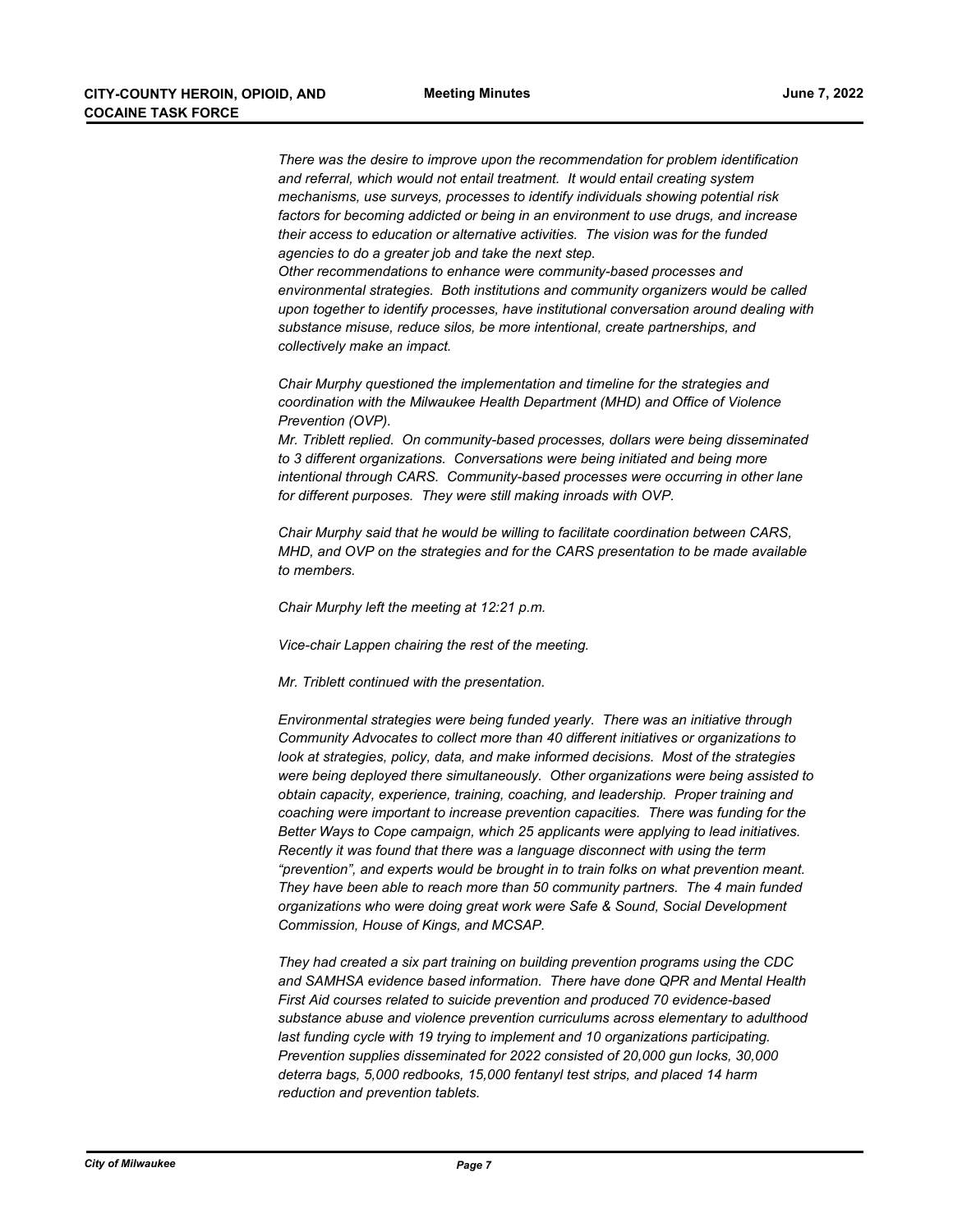*Mr. Mercado said that he had encountered disputes going into other areas of the City and inquired about data jurisdiction restrictions for organizations.*

*Member Ginlack inquired about screening tools for community processing and use of Esper to identify individuals with a substance problem.*

*Mr. Triblett replied. There may be data restrictions geographically for prevention initiatives being funded. CARS operated throughout the entire County and worked with various city departments or community organizations. They were aware of Esper, were looking at additional tools that were effective, and helping organizations to create successful processes for referrals.*

*Vice-chair Lappen said that they were trying to build the infrastructure around prevention, that prevention was the way to prevent new people to fall prey to addiction, and that he would forward additional BHD and CARS information on service numbers to clerk staff to distribute to members.*

#### *E. MORI update*

*Captain Miller gave an update. MFD received two grants and have been able to implement a second vehicle since March 14th. Under MORI they provided post overdose response, often between 24 to 48 hours after the overdose, with a vehicle, community paramedics, a peer support recovery specialist, and someone in recovery. They would outreach linking individuals to harm reduction and the transportation of services. The second vehicle has helped double their attempted contacts daily. On harm reduction they have distributed about 430 HOPE kits with narcan fentanyl test strips and harm reduction information since March 21st. People could obtain a HOPE kit by approaching a firefighter on an apparatus or a fire station throughout the City.*

#### *F. Harm Reduction Resource updates*

*Ms. Geiger gave an update on MHD harm reduction and partnership activities. Through the Narcan Direct program from the State, they have given out 230 narcan kits in 2022. On outreach staff would hand out narcan strips and fentanyl test strips once a month on the south side (Greenfield Ave. and National Ave.). They also gave out 24 kits (without fentanyl test strips) at Pride Fest. In total for 2022 about 300 fentanyl test strips from BHD and 275 test strips from special funds have been given out. Other harm reduction projects have included nalox-zone boxes, media campaign, and online distribution of fentanyl test strips. They were working with BHS, MCW, and other community partners to analyze hotspots and target neighborhoods based on the data. They were working with Community Partners on the media campaign with a feature for people to go online to request shipment via the mail for narcan and fentanyl test strips. People would be required to watch a short video on how to use narcan. MHD was working with BHS and utilizing opioid litigation funds on related projects such as HOPE bags, harm reduction distribution, and MAT through the House of Corrections and Milwaukee County jail. MHD was working on a State grant to provide deterra bags to community partners and MHD clinics. They were also applying for a BJA COSSAP 2022 grant through partnerships with the ME office, CDC Foundation, HIDTA, and SSP's.*

*Ms. Schreiber said that the BJA grant would be for the same swap testing pilot program with NIST and the hope was to acquire their own instrumentation to do the testing in-house to provide data near real-time.*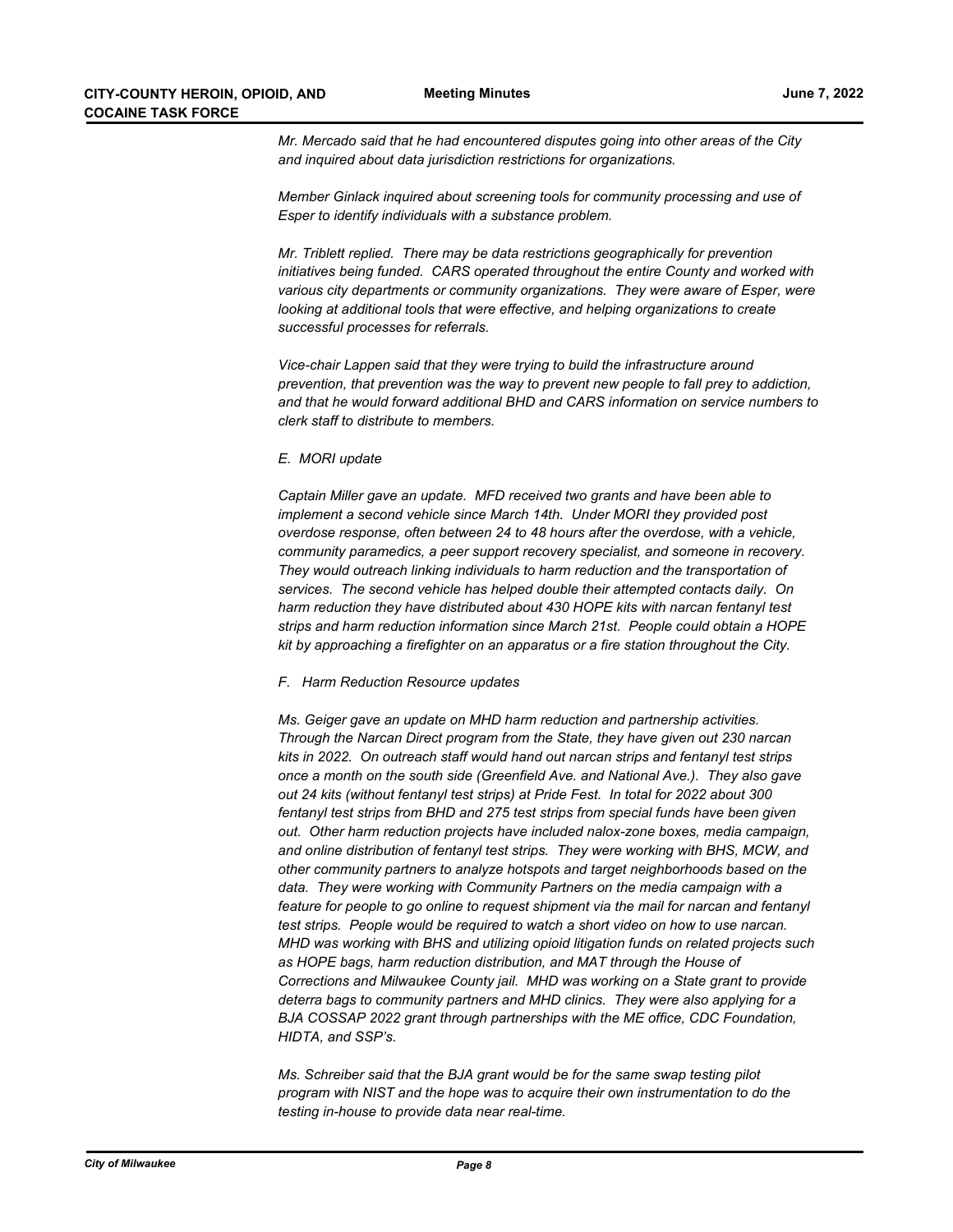*Ms. Geiger said that next steps would include looking at doing community engagement sessions, working with the recovery community, targeting neighborhoods, doing an annual overdose prevention summit in Milwaukee, and promoting x-waiver training to increase MAT prescription.*

*G. Opioid settlement funds update*

*This item was heard first out of order.*

*Atty. McGowan gave an update. The national class action litigation against the three largest distributors, including Johnson & Johnson (J&J), was ongoing. BrownGreer was chosen as an administrator for the settlement funds. The J&J first payment was now anticipated for end of July or later. The Wisconsin Counties Association were exploring securitization of the settlement funds, transferring risk to investors, and obtaining upfront funds. Payment from J&J would be about \$75 million with 30 percent going to the states and 70 percent going to local municipalities, and remaining payments would be annual for 15 to 18 years. Payments from the other distributors would be about \$326 million. Discussion was being had with City Bank to underwrite the payments and have cities get paid much sooner with 71 percent going to the states upfront followed by payment for 9 years. She was waiting for more information from outside counsel who was encouraging participants to join in on the securitization.*

*Chair Murphy inquired about the decision maker for securitization and outside counsel.*

*Atty. McGowan replied. Municipalities can decide but would need to do so soon. Common Council action would be appropriate for making a decision for the City. Napoli Shkolnik PLLC law firm (Atty. Shayna E. Sacks) was outside counsel.*

*Chair Murphy said that outside counsel should come to the next meeting to provide an update and for Atty. McGowan to keep the task force updated on the settlement status, particularly with providing a memo to the task force.*

*H. Other*

*There was no other discussion.*

## **5. Public comments.**

*Member Ginlack announced a free BHD pop up food giveaway on August 6th between 28th and 29th and Brown St. They would be providing BHD resources. He would like to acquire narcan kits, other resources, and assistance or participation from members and their organizations such as MHD.* 

*Vice-chair Lappen said that his crew would help and possibly Ms. Geiger for MHD.*

*Vice-chair Lappen thanked Mr. Mercado and Team HAVOC for their efforts and their participation in doing an episode for Wisconsin Public Television a few weeks ago around the Clarke Square neighborhood.*

### **6. Agenda items for the next meeting.**

*To be determined.*